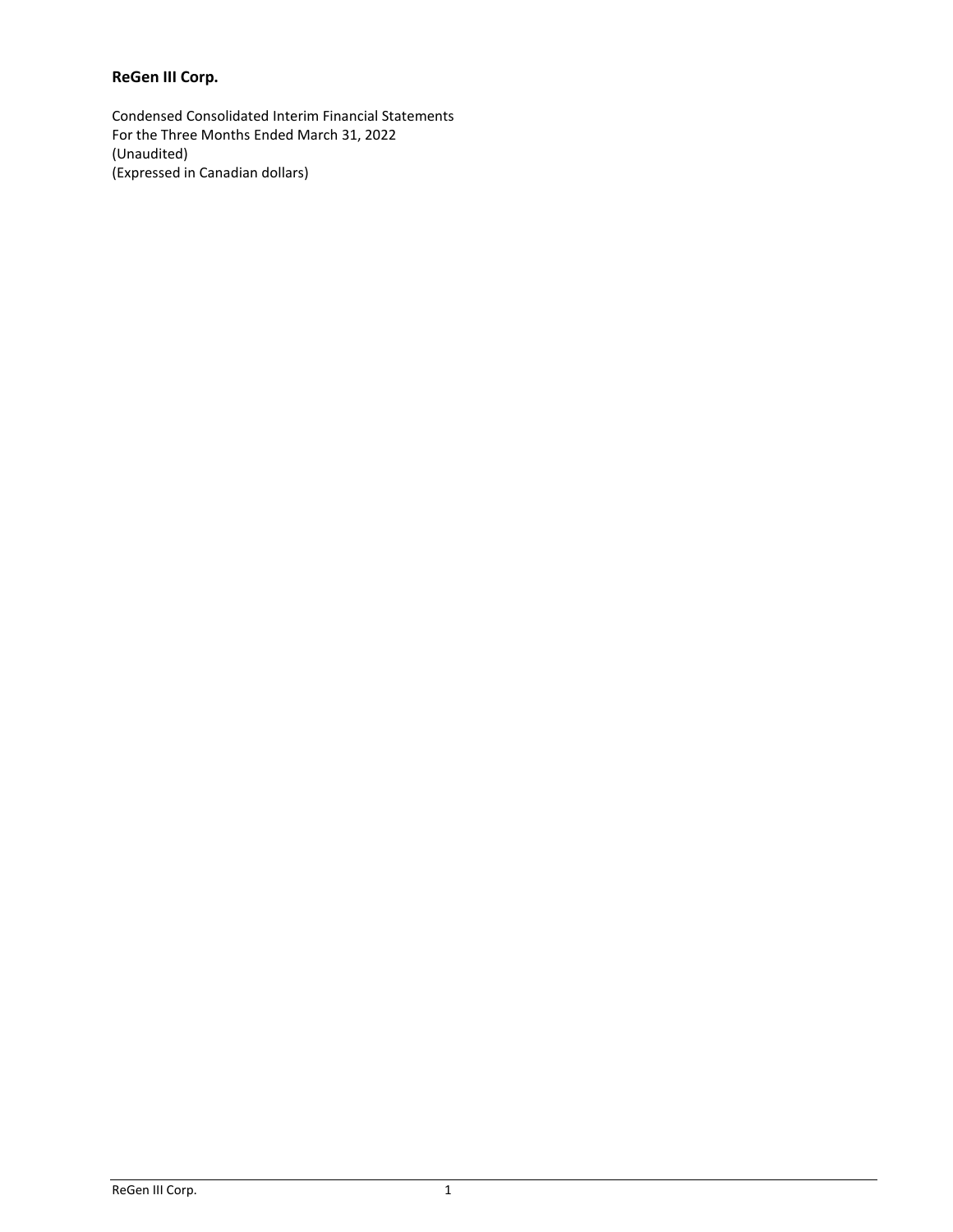**ReGen III Corp.** Condensed Consolidated Interim Financial Statements (Unaudited) (Expressed in Canadian dollars)

| For the Three Months Ended March 31, 2022                                | Page     |
|--------------------------------------------------------------------------|----------|
| Condensed Consolidated Interim Statements of Financial Position          | 3        |
| Condensed Consolidated Interim Statements of Loss and Comprehensive Loss | 4        |
| Condensed Consolidated Interim Statements of Changes in Equity (Deficit) | 5        |
| Condensed Consolidated Interim Statements of Cash Flows                  | 6        |
| Notes to the Condensed Consolidated Interim Financial Statements         | $7 - 19$ |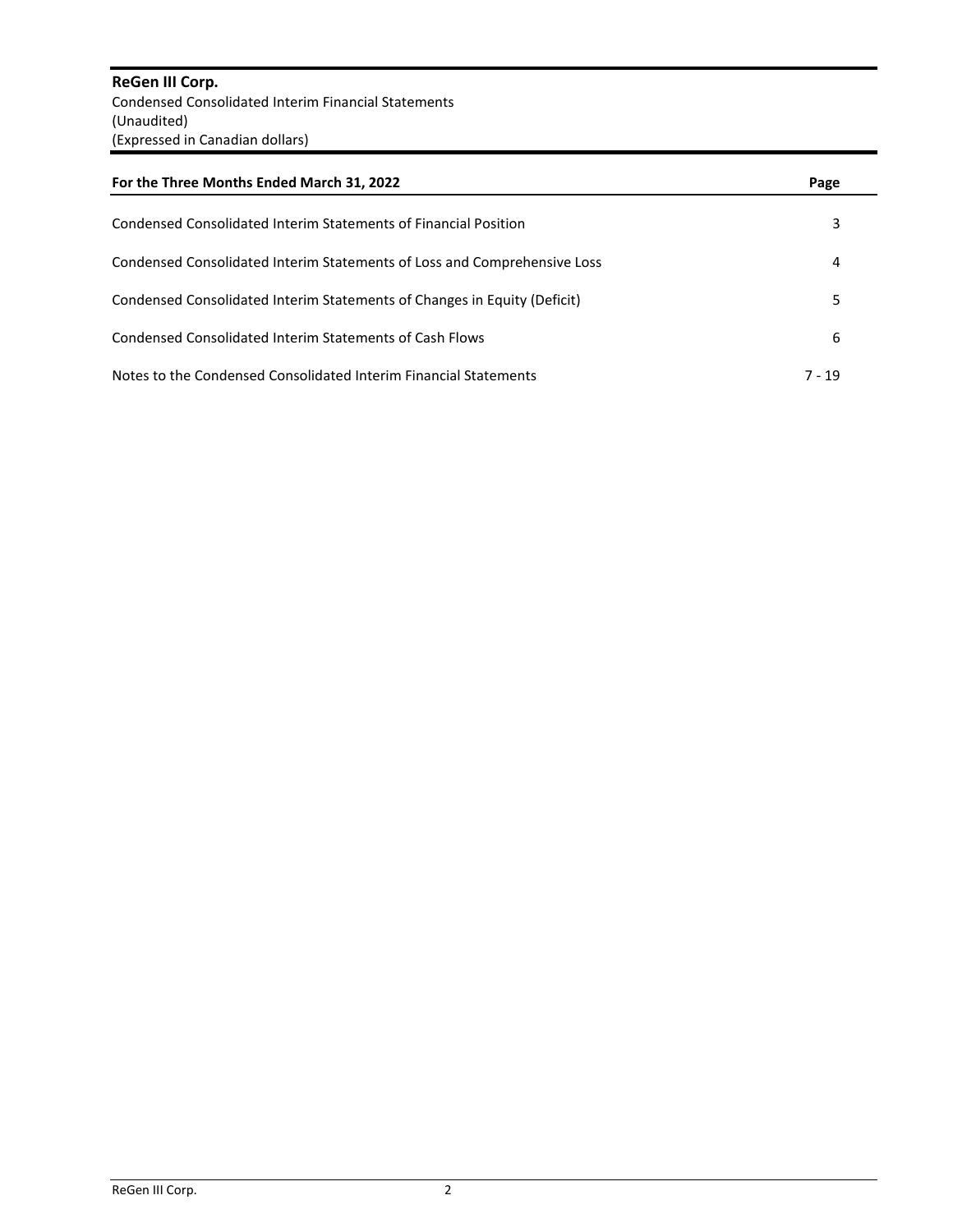|                                                                                                               | March 31, 2022       | December 31, 2021  |
|---------------------------------------------------------------------------------------------------------------|----------------------|--------------------|
|                                                                                                               | \$                   | \$                 |
|                                                                                                               |                      |                    |
| <b>ASSETS</b>                                                                                                 |                      |                    |
| Current                                                                                                       |                      |                    |
| Cash and cash equivalents                                                                                     | 3,041,055            | 7,734,986          |
| Accounts receivable                                                                                           | 30,927               | 32,033             |
| Prepaid expenses                                                                                              | 145,790              | 258,118            |
|                                                                                                               | 3,217,772            | 8,025,137          |
| Deferred transaction costs (note 3 and 9)                                                                     | 666,285              |                    |
| Property                                                                                                      | 8,328                | 8,328              |
| <b>Investments</b>                                                                                            | 42,104               | 42,104             |
| Right-of-use assets (note 4)                                                                                  | 397,453              | 431,520            |
| <b>Total assets</b>                                                                                           | 4,331,942            | 8,507,089          |
|                                                                                                               |                      |                    |
| <b>LIABILITIES AND EQUITY</b><br>Current                                                                      |                      |                    |
|                                                                                                               |                      |                    |
| Accounts payable and accrued liabilities (note 5)                                                             | 1,566,432            | 473,582            |
| Share subscription (note 11)                                                                                  | 340,000              |                    |
| Lease liabilities (note 4)                                                                                    | 109,938              | 89,815             |
| Accrued tax provision                                                                                         | 240,000<br>2,256,370 | 237,000<br>800,397 |
| Non-current                                                                                                   |                      |                    |
| Lease liabilities (note 4)                                                                                    | 331,583              | 368,560            |
| Term loan                                                                                                     | 38,530               | 38,061             |
| <b>Total liabilities</b>                                                                                      | 2,626,483            | 1,207,018          |
|                                                                                                               |                      |                    |
| Shareholders' equity                                                                                          |                      |                    |
| Share capital (note 6)                                                                                        | 96,360,835           | 95,888,452         |
| <b>Contributed surplus</b>                                                                                    | 12,695,534           | 11,835,363         |
| <b>Accumulated deficit</b>                                                                                    | (107, 393, 014)      | (100, 465, 848)    |
| Accumulated other comprehensive income                                                                        |                      |                    |
| Unrealized gain on investments                                                                                | 42,104               | 42,104             |
| Total shareholders' equity                                                                                    | 1,705,459            | 7,300,071          |
| Total liabilities and shareholders' equity                                                                    | 4,331,942            | 8,507,089          |
| Nature of operations and going concern (note 1)<br>Commitments (notes 4 and 9)<br>Subsequent events (note 11) |                      |                    |
| Approved on behalf of the Board of Directors:                                                                 |                      |                    |
|                                                                                                               |                      |                    |

Greg Clarkes, Director **Larry Van Hatten, Director** 

The accompanying notes are an integral part of these condensed consolidated interim financial statements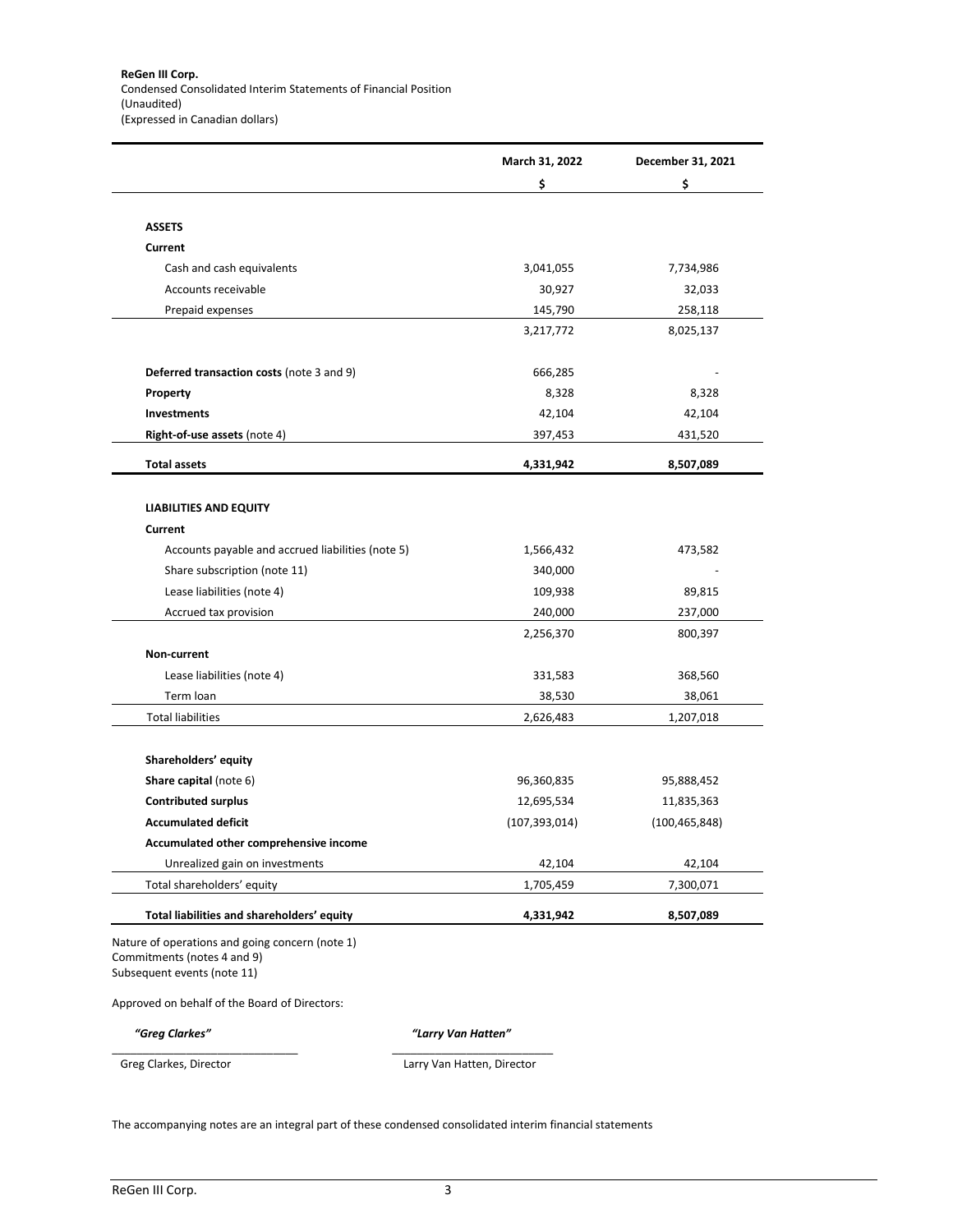|                                                                   | 2022        | 2021       |
|-------------------------------------------------------------------|-------------|------------|
|                                                                   | \$          | \$         |
|                                                                   |             |            |
| <b>Expense</b>                                                    |             |            |
| Amortization of right-of-use assets (note 4)                      | 34,067      | 167,173    |
| General and administration                                        | 99,888      | 90,941     |
| <b>Investor relations</b>                                         | 33,337      | 19,799     |
| Plant engineering and design                                      | 4,752,409   | 172,296    |
| Professional fees                                                 | 564,361     | 362,652    |
| Salaries and benefits (note 5)                                    | 535,661     | 300,698    |
| Share-based payments (note 6)                                     | 917,554     | 1,381,536  |
| Travel and accommodation                                          | 12,856      | 1,168      |
|                                                                   | 6,950,133   | 2,496,263  |
| Other (income) expense                                            |             |            |
| Interest income                                                   | (8,886)     | (4,016)    |
| Rent income                                                       | (3,429)     | (3,429)    |
| Finance cost for lease - plant site (note 4)                      |             | 431,865    |
| Finance costs of lease - head office premises (note 4)            | 13,342      | 16,353     |
| Foreign exchange gain                                             | (23,994)    | (1, 373)   |
| Loss on shares for debt settlement (note 5)                       |             | 138,634    |
|                                                                   | (22, 967)   | 578,034    |
|                                                                   |             |            |
| Net loss for the period                                           | 6,927,166   | 3,074,297  |
|                                                                   |             |            |
| Other comprehensive (income) loss                                 |             |            |
| Unrealized gain on investments                                    |             | (19, 139)  |
| Total comprehensive loss for the period                           | 6,927,166   | 3,055,158  |
| Loss per share - basic and diluted                                | 0.06        | 0.03       |
| Weighted average number of shares outstanding - basic and diluted | 112,000,898 | 98,595,130 |

The accompanying notes are an integral part of these condensed consolidated interim financial statements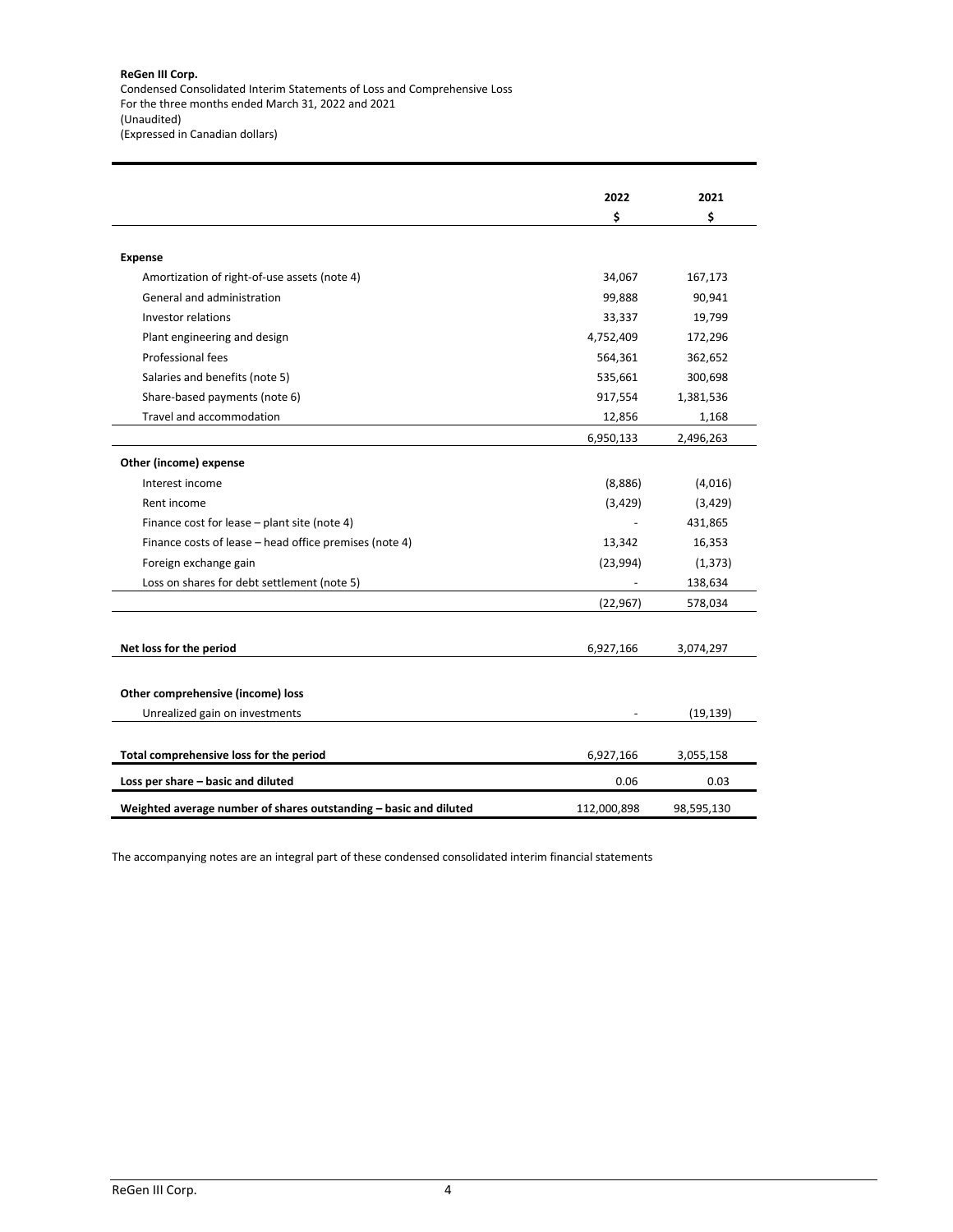|                                                         | Share<br>capital | Contributed<br>surplus | <b>Accumulated</b><br>deficit | <b>Unrealized</b><br>gain (loss) on<br>investments | Total         |
|---------------------------------------------------------|------------------|------------------------|-------------------------------|----------------------------------------------------|---------------|
|                                                         | \$               | \$                     | \$                            | \$                                                 | \$            |
| Balance as at December 31, 2020                         | 82,312,392       | 9,208,376              | (95, 738, 035)                | 49,759                                             | (4, 167, 508) |
| Issuance of share capital (note 6)                      | 2,894,184        | (153, 328)             |                               |                                                    | 2,740,856     |
| Share issuance costs (note 6)                           | (62, 201)        |                        |                               |                                                    | (62, 201)     |
| Share-based payments (note 6)                           |                  | 1,381,536              |                               |                                                    | 1,381,536     |
| Loss for the period                                     |                  |                        | (3,074,297)                   |                                                    | (3,074,297)   |
| Other comprehensive loss                                |                  |                        |                               | 19,139                                             | 19,139        |
| Balance as at March 31, 2021                            | 85,144,375       | 10,436,584             | (98, 812, 332)                | 68,898                                             | (3, 162, 475) |
| Issuance of share capital (note 6)                      | 12,083,854       | (73, 853)              |                               |                                                    | 12,010,001    |
| Share issuance costs - share capital (note 6)           | (1,005,782)      |                        |                               |                                                    | (1,005,782)   |
| Share issuance costs - compensation options<br>(note 6) | (333,995)        | 333,995                |                               |                                                    |               |
| Share-based payments (note 6)                           |                  | 1,138,637              |                               |                                                    | 1,138,637     |
| Loss for the period                                     |                  |                        | (1,653,516)                   |                                                    | (1,653,516)   |
| Other comprehensive income                              |                  |                        |                               | (26, 794)                                          | (26, 794)     |
| Balance as at December 31, 2021                         | 95,888,452       | 11,835,363             | (100, 465, 848)               | 42,104                                             | 7,300,071     |
| Issuance of share capital (note 6)                      | 472,383          | (57, 383)              |                               |                                                    | 415,000       |
| Share-based payments (note 6)                           |                  | 917,554                |                               |                                                    | 917,554       |
| Loss for the period                                     |                  |                        | (6,927,166)                   |                                                    | (6,927,166)   |
| Balance as at March 31, 2022                            | 96,360,835       | 12,695,534             | (107, 393, 014)               | 42,104                                             | 1,705,459     |

The accompanying notes are an integral part of these condensed consolidated Interim financial statements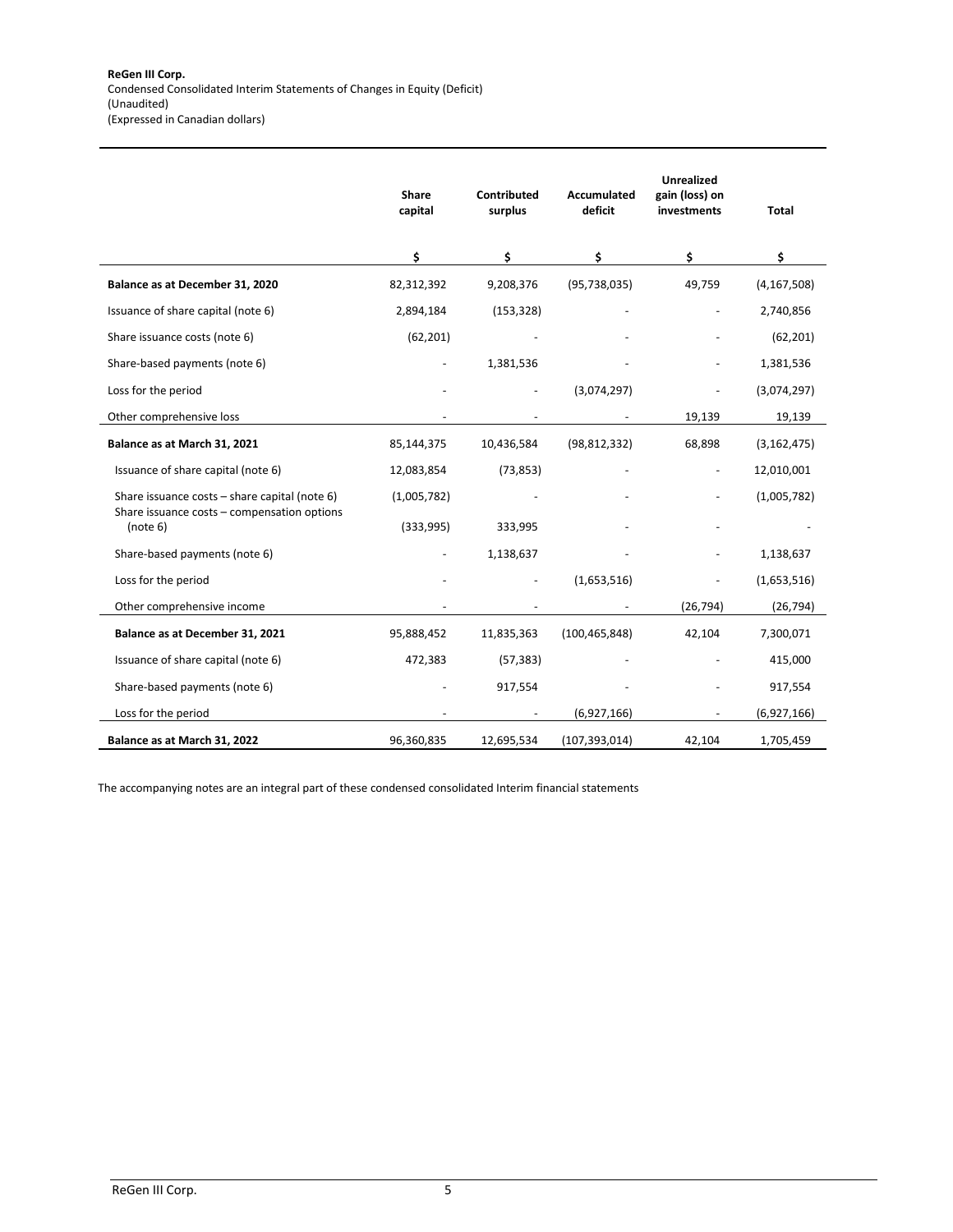#### **ReGen III Corp.**

Condensed Consolidated Interim Statements of Cash Flows For the three months ended March 31, 2022 and 2021 (Unaudited) (Expressed in Canadian dollars)

|                                                                    | 2022        | 2021        |
|--------------------------------------------------------------------|-------------|-------------|
|                                                                    | \$          | \$          |
| <b>Operating activities</b>                                        |             |             |
| Net loss for the period                                            | (6,927,166) | (3,074,297) |
| Adjustments for items not involving cash                           |             |             |
| Amortization of right-of-use assets (note 4)                       | 34,067      | 167,173     |
| Share-based payments (note 6)                                      | 917,554     | 1,381,536   |
| Government grant                                                   | 469         | 446         |
| Lease interest - plant site (note 4)                               |             | 431,865     |
| Lease interest - head office premises (note 4)                     | 13,342      | 16,353      |
| Loss on shares for debt settlement (note 5)                        |             | 138,634     |
|                                                                    | (5,961,734) | (938, 290)  |
| Net change in non-cash working capital                             |             |             |
| Accounts receivable                                                | 1,106       | 85,950      |
| Prepaid expenses                                                   | 112,328     | 6,997       |
| Accounts payable and accrued liabilities                           | 426,565     | (74, 981)   |
| Accrued tax provision                                              | 3,000       | 3,000       |
| Net cash flows used in operating activities                        | (5,418,735) | (917, 324)  |
|                                                                    |             |             |
| <b>Financing activities</b>                                        |             |             |
| Payment of lease liabilities (note 4)                              | (30, 196)   | (29, 502)   |
| Share subscription (note 11)                                       | 340,000     |             |
| Issuance of share capital (note 6)                                 | 415,000     | 2,401,972   |
| Share issuance costs (note 6)                                      |             | (62, 201)   |
| Net cash flows from financing activities                           | 724,804     | 2,310,269   |
|                                                                    |             |             |
| (Decrease) increase in cash and cash equivalents during the period | (4,693,931) | 1,392,945   |
| Cash and cash equivalents, beginning of the period                 | 7,734,986   | 1,356,241   |
| Cash and cash equivalents, end of the period                       | 3,041,055   | 2,749,186   |

Supplemental cash flow information (note 10)

The accompanying notes are an integral part of these condensed consolidated interim financial statements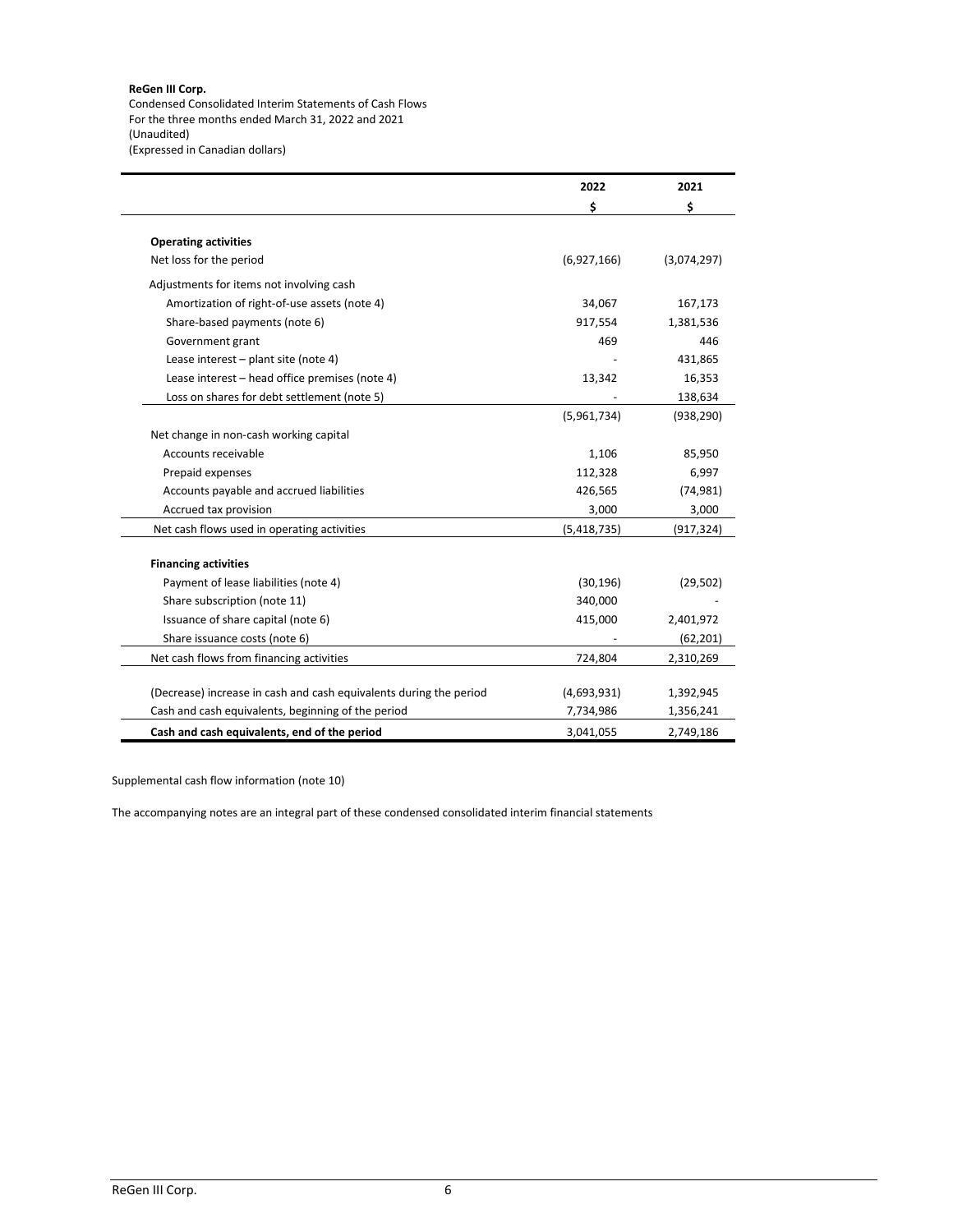# **1. NATURE OF OPERATIONS AND GOING CONCERN**

ReGen III Corp. (the "Company" or "ReGen III") was incorporated under the laws of British Columbia and continued its incorporation into Alberta on December 6, 2017. The Company's wholly owned subsidiaries, ReGen III (Alberta) Inc., was incorporated under the provincial laws of Alberta on November 1, 2017 and ReGen III (USGC) Corporation, was incorporated in Delaware, USA on October 29, 2021. The Company's indirect subsidiaries, RG3 Texas Holdings LLC was incorporated in Delaware, USA on March 16, 2022 is wholly owned by ReGen III (USGC) Corporation and RG3 Texas LLC was incorporated in Delaware, USA on March 16, 2022 is wholly owned by RG3 Texas Holdings LLC. The Company holds patents to the ReGen™ technology and plans to use the technology to re-refine used motor oil into high quality base lubricating oils. The Company's address is Suite 1750 – 400 Burrard St. Vancouver, B.C., V6C 3A6, Canada.

These condensed consolidated interim financial statements have been prepared on the basis of accounting principles applicable to a "going concern", which assumes that the Company will continue its operations and will be able to realize its assets and discharge its liabilities in the normal course of operations for the foreseeable future. At March 31, 2022, the Company had working capital of \$961,402, had not yet achieved profitable operations and expects to incur further losses in the development of its business. For the three months ended March 31, 2022, the Company reported a net loss and total comprehensive loss of \$6,927,166 and as at March 31, 2022, had an accumulated deficit of \$107,393,014. The Company has not generated revenues, and it is dependent on debt and equity financings to fund its development operations. The recoverability of the underlying value of the Company's assets is entirely dependent on the Company's ability to obtain the necessary financing to complete development of the ReGen<sup>TM</sup> technology and future profitable production. Significant amounts of capital expenditures are required in order for the Company to execute its business plan and there are no assurances that the Company will have sufficient funds for this purpose. In the event that sufficient financing is not completed, the Company will be required to scale back its planned activities and expenditures, including general and administrative expenditures. These material uncertainties may cast significant doubt upon the Company's ability to continue as a going concern. The Company's condensed consolidated interim financial statements for the three months ended March 31, 2022 do not reflect the adjustments to the carrying values of assets and liabilities and the reported expenses and statement of financial position classifications that would be necessary should the going concern assumption be inappropriate, and such adjustments could be material.

#### **2. BASIS OF PREPARATION**

#### (a) Statement of Compliance

These condensed consolidated interim financial statements, including comparatives, have been prepared in accordance with International Accounting Standard ("IAS") 34, Interim Financial Reporting, as issued by the International Accounting Standards Board ("IASB") effective for the Company's reporting period ending December 31, 2022. They do not include all of the information required for full annual financial statements, and should be read in conjunction with the Company's consolidated financial statements for the year ended December 31, 2021, which were prepared in accordance with International Financial Reporting Standards ("IFRS") as issued by the IASB. The accounting policies applied are the same as those applied in the Company's most recent annual financial statements which are filed under the Company's profile on SEDAR at www.sedar.com. The results for interim periods are not necessarily indicative of results for the entire year. The preparation of these condensed consolidated interim financial statements in conformity with IAS 34 requires management to make estimates and assumptions that affect the reported amounts of assets and liabilities and disclosure of contingent assets and liabilities at the date of the condensed consolidated interim financial statements and the reported amounts of expenses during the period. As a result, actual amounts may differ from those estimates.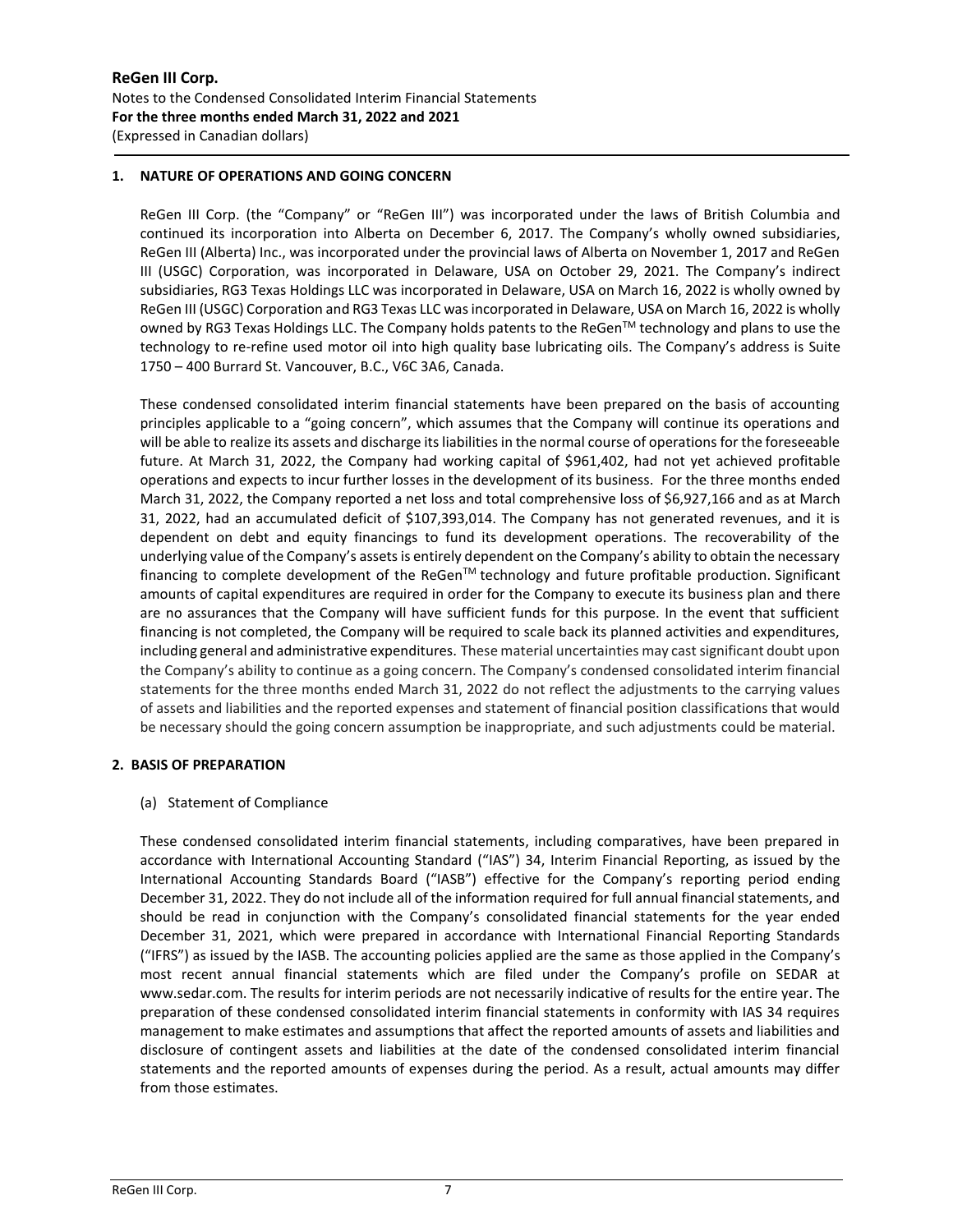## **2. BASIS OF PREPARATION (continued)**

Certain comparative figures have been reclassified to conform with the basis of presentation adopted in the current period.

These condensed consolidated interim financial statements for the three months ended March 31, 2022 were approved and authorized for issue by the Board of Directors on May 26, 2022.

#### (b) Principles of Consolidation

The condensed consolidated interim financial statements include the financial statements of the Company, and its subsidiaries as indicated in the table below.

| Subsidiary               | Incorporation | Functional      | Ownership % |      |
|--------------------------|---------------|-----------------|-------------|------|
|                          | jurisdiction  | currency        |             |      |
|                          |               |                 | 2022        | 2021 |
| ReGen III (Alberta) Inc. | Alberta       | Canadian dollar | 100%        | 100% |
| ReGen III (USGC)         | Delaware      | Canadian dollar | 100%        | N/A  |
| Corporation              |               |                 |             |      |
| RG3 Texas Holdings LLC   | Delaware      | US dollar       | 100%        | N/A  |
| RG3 Texas LLC            | Delaware      | US dollar       | 100%        | N/A  |

The consolidated financial statements have been prepared on a historical cost basis, except for investments that have been measured at fair value.

(c) New and amended standards and interpretations

The new and amended standards and interpretations that are issued, but not yet effective, are disclosed below.

International Accounting Standard ("IAS") 16 – Property, plant and equipment - proceeds before intended use.

IAS 16 has been amended to clarify the accounting for the net proceeds from selling any items produced while bringing an item of property, plant or equipment to the location and condition necessary for it to be capable of operating in the manner intended by management. The amendments prohibit a company from deducting from the cost of property, plant and equipment amounts received from selling items produced while the company is preparing the asset for its intended use. Instead, a company will recognize such sales proceeds and related cost in profit or loss. These amendments are effective for periods beginning on or after January 1, 2022. This amendment did not have any significant impact on the consolidated financial statements of the Company upon adoption on January 1, 2022.

#### IAS 37 – Provisions.

IAS 37 has been amended to clarify (i) the meaning of "costs to fulfil a contract", and (ii) that, before a separate provision for an onerous contract is established, an entity recognizes any impairment loss that has occurred on assets used in fulfilling the contract, rather than on assets dedicated to that contract. These amendments are effective for periods beginning on or after January 1, 2022. This amendment did not have any significant impact on the consolidated financial statements of the Company upon adoption on January 1, 2022.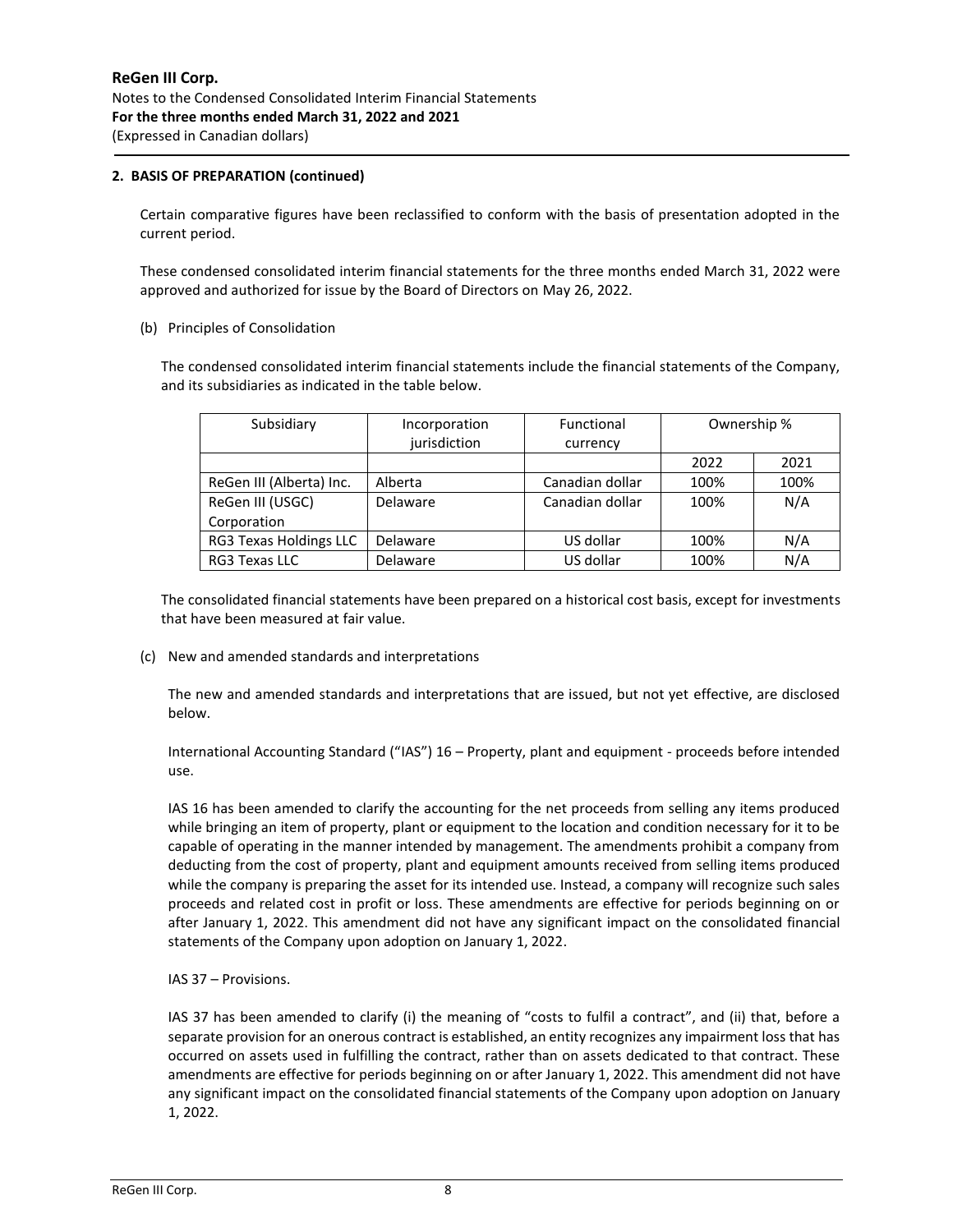## **2. BASIS OF PREPARATION (continued)**

IAS 8 – Definition of accounting estimates.

In February 2021, the IASB issued amendments to IAS 8, in which it introduces a definition of 'accounting estimates.' The amendments clarify the distinction between changes in accounting estimates and changes in accounting policies and the correction of errors. Also, they clarify how entities use measurement techniques and inputs to develop accounting estimates. The amendments are effective for annual reporting periods beginning on or after 1 January 2023 and apply to changes in accounting policies and changes in accounting estimates that occur on or after the start of that period. Earlier application is permitted as long as this fact is disclosed. This amendment did not any significant impact on the consolidated financial statements of the Company upon adoption on January 1, 2022.

IAS 1 and IFRS Practice Statement 2 – Disclosure of accounting policies

In February 2021, the IASB issued amendments to IAS 1 and IFRS Practice Statement 2 Making Materiality Judgements, in which it provides guidance and examples to help entities apply materiality judgements to accounting policy disclosures. The amendments aim to help entities provide accounting policy disclosures that are more useful by replacing the requirement for entities to disclose their 'significant' accounting policies with a requirement to disclose their 'material' accounting policies and adding guidance on how entities apply the concept of materiality in making decisions about accounting policy disclosures. The amendments to IAS 1 are applicable for annual periods beginning on or after 1 January 2023 with earlier application permitted. Since the amendments to the Practice Statement 2 provide non-mandatory guidance on the application of the definition of material to accounting policy information, an effective date for these amendments is not necessary. This amendment did not have any significant impact on the consolidated financial statements of the Company when the Company early adopted this standard on January 1, 2022.

# **3. DEFERRED TRANSACTION COSTS**

Deferred transaction costs consist of legal due diligence costs incurred to evaluate potential financing for the Company's planned Texas plant and will be recorded as financing costs included in the carrying value of debt upon successful completion of the financing. These costs will be expensed if financing is not successful.

## **4. RIGHT-OF-USE ASSETS AND LEASE LIABILITIES**

The Company has recorded the plant site and head office leases as a right-of-use assets and lease liability in the statement of financial position as at December 31, 2019. On January 1, 2019, the lease liabilities of the original head office lease and the plant lease were measured at the present value of the future lease payments that were not paid at that date. These lease payments are discounted using a discount rate of 12%, which is the Company's incremental borrowing rate.

On June 17, 2019, the Company entered into a lease agreement for the lease of its office premises for an initial term of five years commencing on March 1, 2020. The Company has recorded this lease as a right-of-use asset and lease liability on March 1, 2020. As at March 1, 2020, the total future lease payments of \$896,169 over the initial lease term was discounted at the Company's incremental borrowing rate of 12% and the Company recorded a lease liability and right-of-use-asset of \$681,347.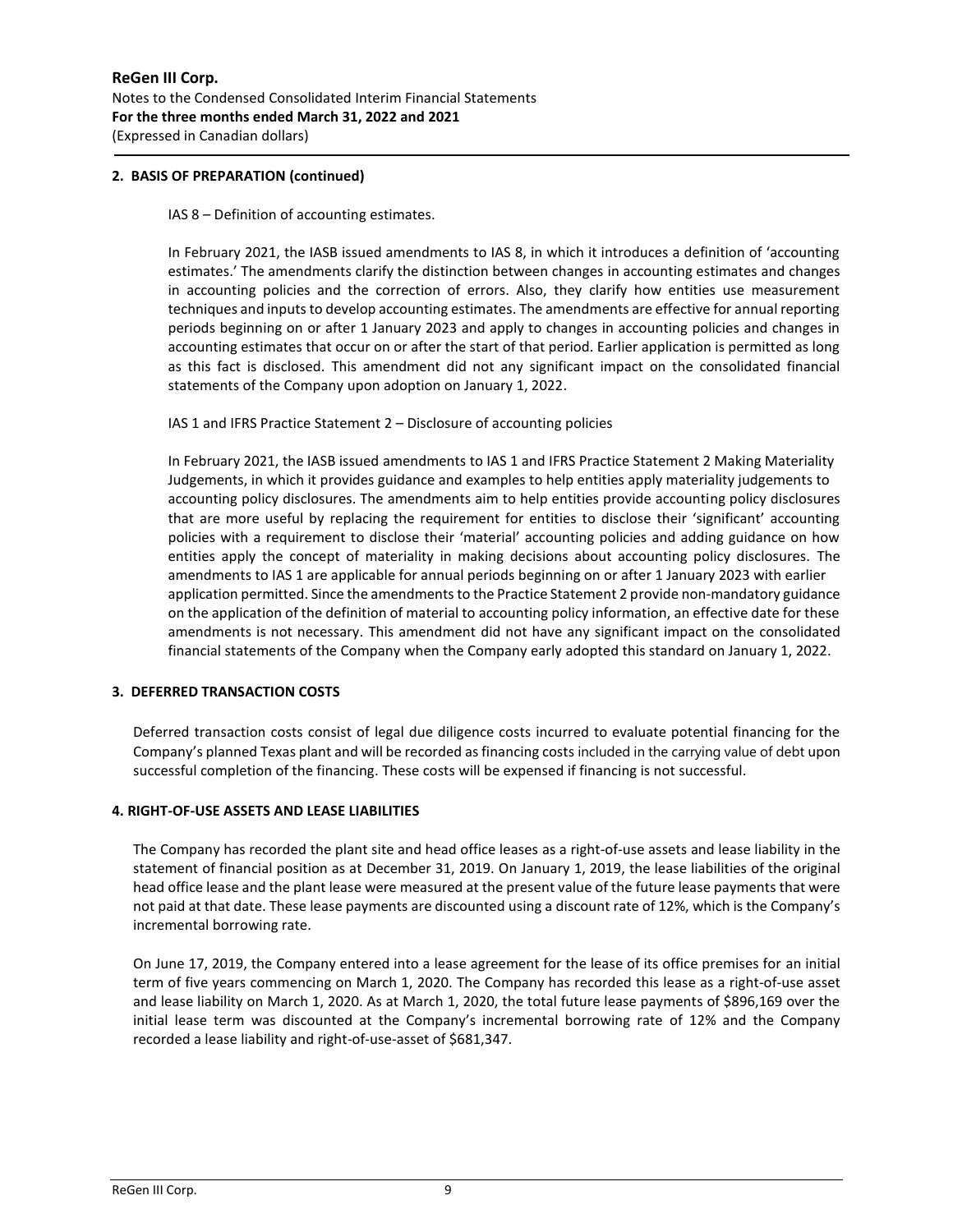## **4. RIGHT-OF-USE ASSETS AND LEASE LIABILITIES (continued)**

Set out below, are the carrying amounts of the Company's right-of-use assets and lease liabilities and the movements during the period:

|                                              | Right-of-Use-Assets | Lease Liabilities |
|----------------------------------------------|---------------------|-------------------|
|                                              |                     |                   |
| Balance, as at December 31, 2020             | 9,663,345           | 14,335,010        |
| Amortization                                 | (381, 775)          |                   |
| Interest accretion – plant site              |                     | 834,363           |
| Interest accretion – head office premises    |                     | 61,232            |
| Lease payments                               |                     | (165, 385)        |
| Extinguishment of plant site lease liability | (8,850,050)         | (14,606,845)      |
| Balance, as at December 31, 2021             | 431,520             | 458,375           |
| Amortization                                 | (34,067)            |                   |
| Interest accretion – head office premises    |                     | 13,342            |
| Lease payments                               |                     | (30,196)          |
| Balance, as at March 31, 2022                | 397,453             | 441,521           |

|                                        | Right-of-Use-Assets<br>Lease Liabilities |         |
|----------------------------------------|------------------------------------------|---------|
|                                        |                                          |         |
| Current portion of lease liabilities   |                                          | 109,938 |
| Long-term portion of lease liabilities |                                          | 331,583 |
| Head office premises                   | 397.453                                  |         |
| Balance, as at March 31, 2022          | 397,453                                  | 441,521 |

The Company's outstanding lease payments on a calendar year basis as at March 31, 2022 are shown in the table below.

|                       | 2022    | 2023    | 2024    | 2025  |
|-----------------------|---------|---------|---------|-------|
|                       |         |         |         |       |
| Office lease payments | 139,007 | 188,813 | 192,978 | 2,082 |

During the three months ended March 31, 2022, the Company made \$20,450 (2021 - \$20,221) of variable lease payments consisting of property maintenance expenses. In addition to basic rent, the Company pays monthly property maintenance expenses during the term of the office leases. All of these costs are recognized in general and administrative expenses.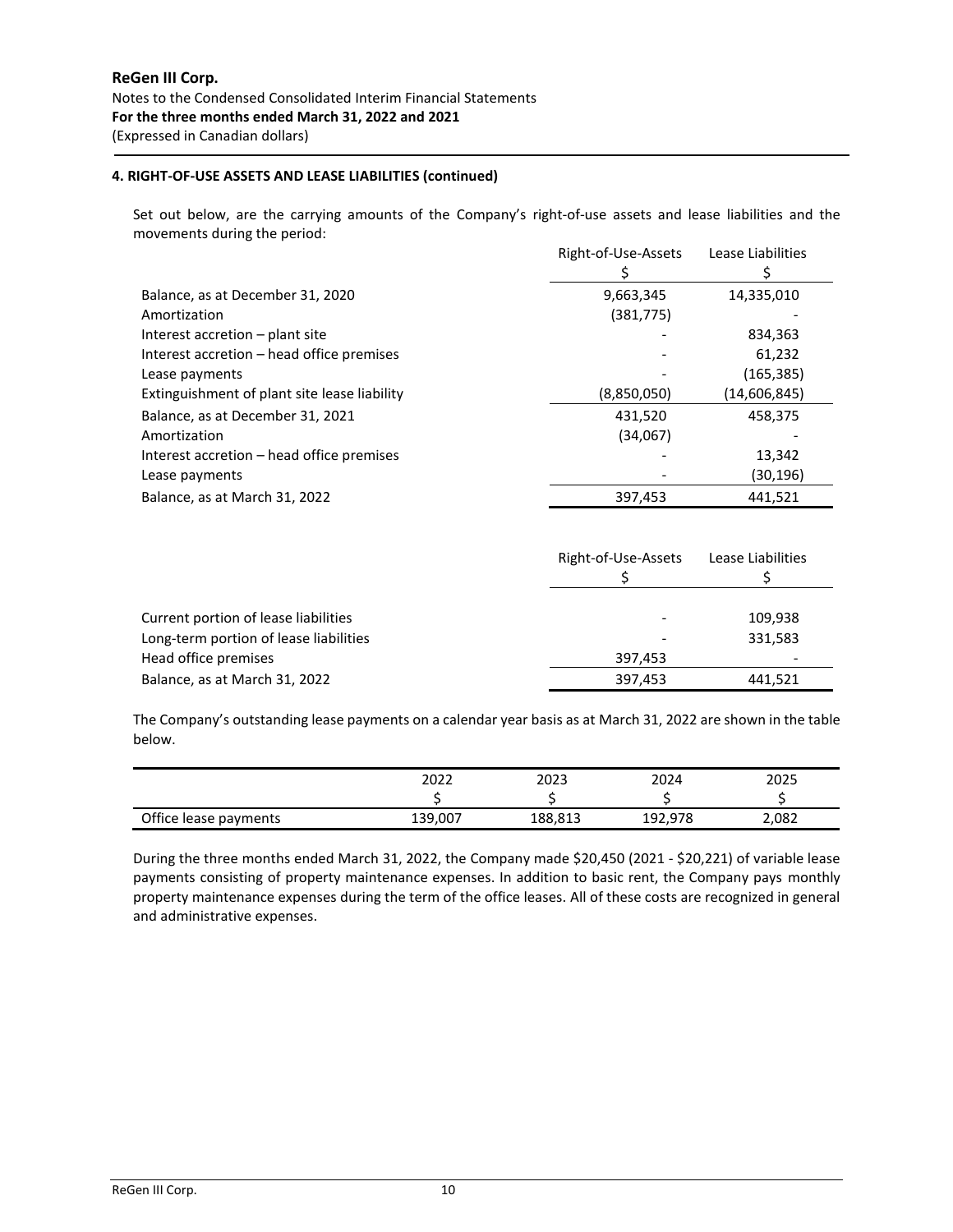# **5. RELATED PARTY TRANSACTIONS**

Transactions with related parties are measured at the exchange amount established and agreed to by the related parties. Key Management personnel include the Chief Executive Officer, the President, the former Executive Vice President, the Chief Operating Officer, the Executive Vice President Corporate Finance, the Chief Financial Officer and the Directors.

|                                                       | Three months ended March 31, |           |
|-------------------------------------------------------|------------------------------|-----------|
|                                                       | 2022                         | 2021      |
|                                                       |                              |           |
| Salaries to Key Management personnel                  | 398,901                      | 246.434   |
| Professional fees to company controlled by a Director | 17,500                       | 22.500    |
| Share-based payments to Key Management personnel      | 684,985                      | 1,372,782 |
| Total                                                 | 1,101,386                    | 1,641,716 |

Included in accounts payable and accrued liabilities as at March 31, 2022 is \$25,624 (December 31, 2021 - \$7,500) of accrued directors' fees, \$10,438 (December 31, 2021 - \$14,963) of wages and professional fees payable to officers and directors and \$11,373 (December 31, 2021 - \$588) of accrued expense reimbursements payable to officers and directors.

On November 24, 2020, the Company proposed to settle \$200,250 of accrued directors' fees, net of statutory deductions, in exchange for 513,460 common shares at a deemed price of \$0.39 per share. The shares for debt proposal was approved by the TSX Venture Exchange, settled and recorded by the Company on February 3, 2021 at a price of \$0.39 per share. The fair value of the shares was recorded as \$0.66 per share, which was the February 3, 2021 closing price of the shares on the TSX Venture Exchange. The difference between \$0.39 and \$0.66, \$138,634, was recognized as a loss on shares for debt settlement.

| <b>Debt Amount</b> | <b>Number of</b><br><b>Shares</b> | <b>Nature of Debt</b>                                  |
|--------------------|-----------------------------------|--------------------------------------------------------|
| \$171,375          | 439,423                           | 33 months of directors' fees less statutory deductions |
| \$28,875           | 74.037                            | 33 months of committee fees less statutory deductions  |
| \$200,250          | 513,460                           | Total                                                  |

On February 1, 2021, the board of directors approved the amendment of the vesting date for 1,080,000 stock options granted to directors on March 13, 2018 with an exercise price of \$0.70 per share to vest immediately on February 1, 2021 from a contingent vesting. On March 8, 2021, the expiry date of these stock options was extended to March 13, 2023 from March 13, 2021.

In February and March 2021, an aggregate of 1,250,000 common shares were issued to officers and a director for the exercise of stock options for gross proceeds of \$350,000.

On March 29, 2021, TSX Venture Exchange approved the extension of the expiry date of 2,500,000 stock options, originally granted on April 1, 2019 to directors, from April 1, 2021 to April 1, 2023, and to reprice the exercise price from \$0.40 per option to \$0.80 per option.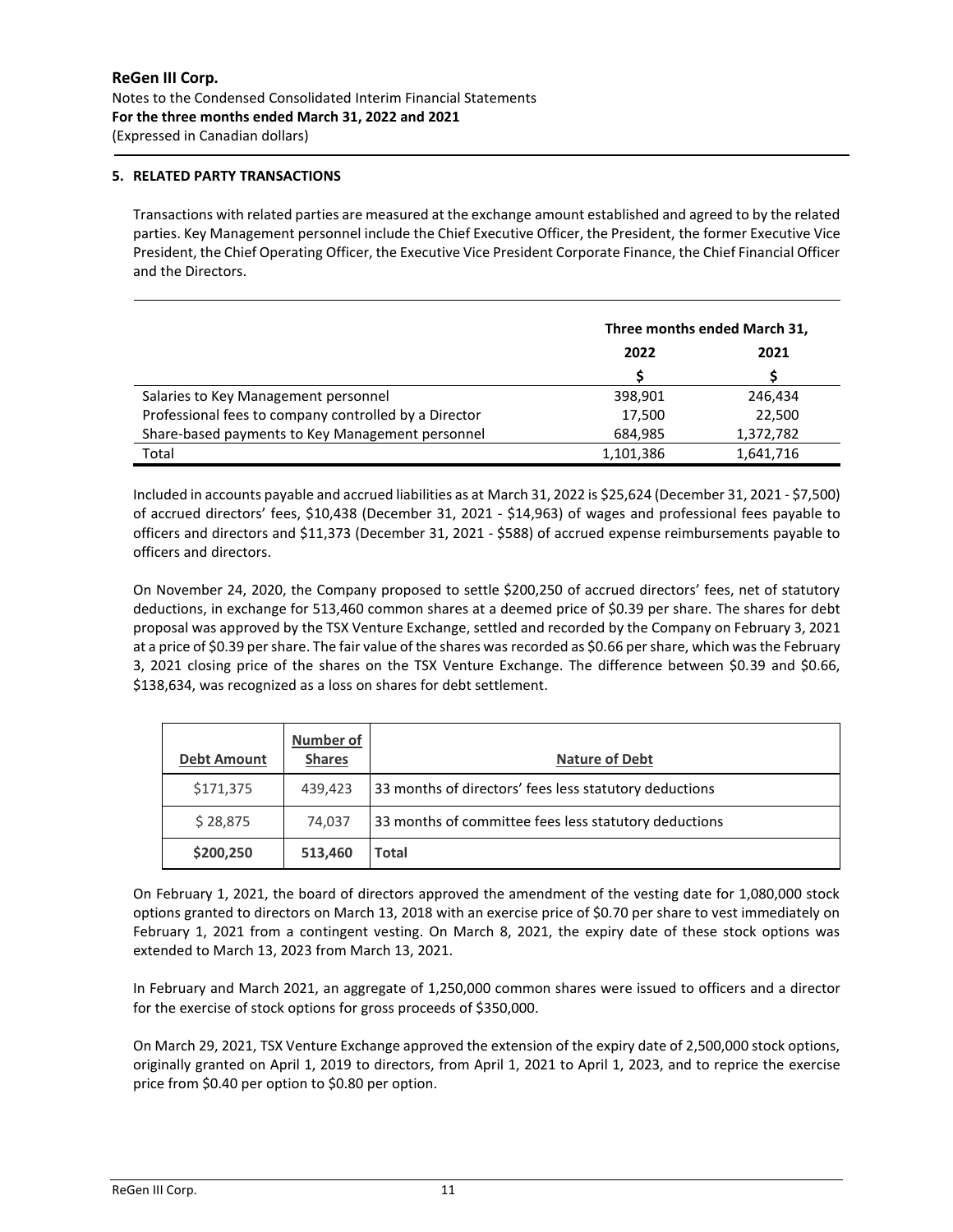## **5. RELATED PARTY TRANSACTIONS (continued)**

On July 5, 2021, 300,000 common shares were issued to an officer for the exercise of 300,000 stock options for gross proceeds of \$60,000.

On July 8, 2021, the Company amended the vesting date to December 30, 2021 for 300,000 stock options exercisable at \$0.25 per share expiring on February 4, 2022 and 300,000 stock options exercisable at \$0.20 per share expiring on June 2, 2022. These stock options previously had a contingent vesting date and are granted to officers of the Company.

On September 13, 2021, the Company issued 125,000 shares to a member of the Company's board of directors on the exercise of warrants at an exercise price of \$0.30 per share for gross proceeds of \$37,500.

On November 4, 2021, 300,000 common shares were issued to an officer for the exercise of 300,000 stock options for gross proceeds of \$75,000.

On January 5, 2022, 300,000 common shares were issued to a former officer for the exercise of 300,000 stock options for gross proceeds of \$75,000.

On February 22, 2022, 120,000 common shares were issued to an officer for the exercise of 120,000 stock options for gross proceeds of \$24,000.

| Date of          | Number of | <b>Exercise</b> | <b>Expiry</b>    | Terms                                                 |
|------------------|-----------|-----------------|------------------|-------------------------------------------------------|
| grant            | options   | price per       | Date             |                                                       |
|                  | granted   | share           |                  |                                                       |
| February 2, 2021 | 2,200,000 | \$0.63          | February 2, 2023 | Stock options granted to directors that fully vest on |
|                  |           |                 |                  | the grant date.                                       |
| March 19, 2021   | 750,000   | \$0.85          | March 19, 2023   | Stock options granted to a new director. The stock    |
|                  |           |                 |                  | options vest 90 days from date of grant.              |
| August 25, 2021  | 600,000   | \$1.23          | August 25, 2023  | Stock options granted to an officer. 300,000 stock    |
|                  |           |                 |                  | options vest on August 25, 2022 and 300,000 vest on   |
|                  |           |                 |                  | February 25, 2023.                                    |
| October 7, 2021  | 600,000   | \$1.69          | October 7, 2023  | Stock options granted to a director that vest on      |
|                  |           |                 |                  | January 5, 2022.                                      |
| October 19, 2021 | 600,000   | \$1.79          | October 19, 2023 | Stock options granted to an officer. 300,000 stock    |
|                  |           |                 |                  | options vest on October 19, 2021 and 300,000 vest     |
|                  |           |                 |                  | on April 19, 2023.                                    |
| January 10, 2022 | 675,000   | \$1.77          | January 10, 2024 | Stock options granted to a director and officer. The  |
|                  |           |                 |                  | stock options vest 90 days from date of grant.        |

The following stock options were granted to related parties:

In addition to the related party transactions noted above, the Company reimbursed all these related parties for out-of-pocket direct costs incurred on behalf of the Company. Such costs include travel, postage, courier charges, printing and telephone charges.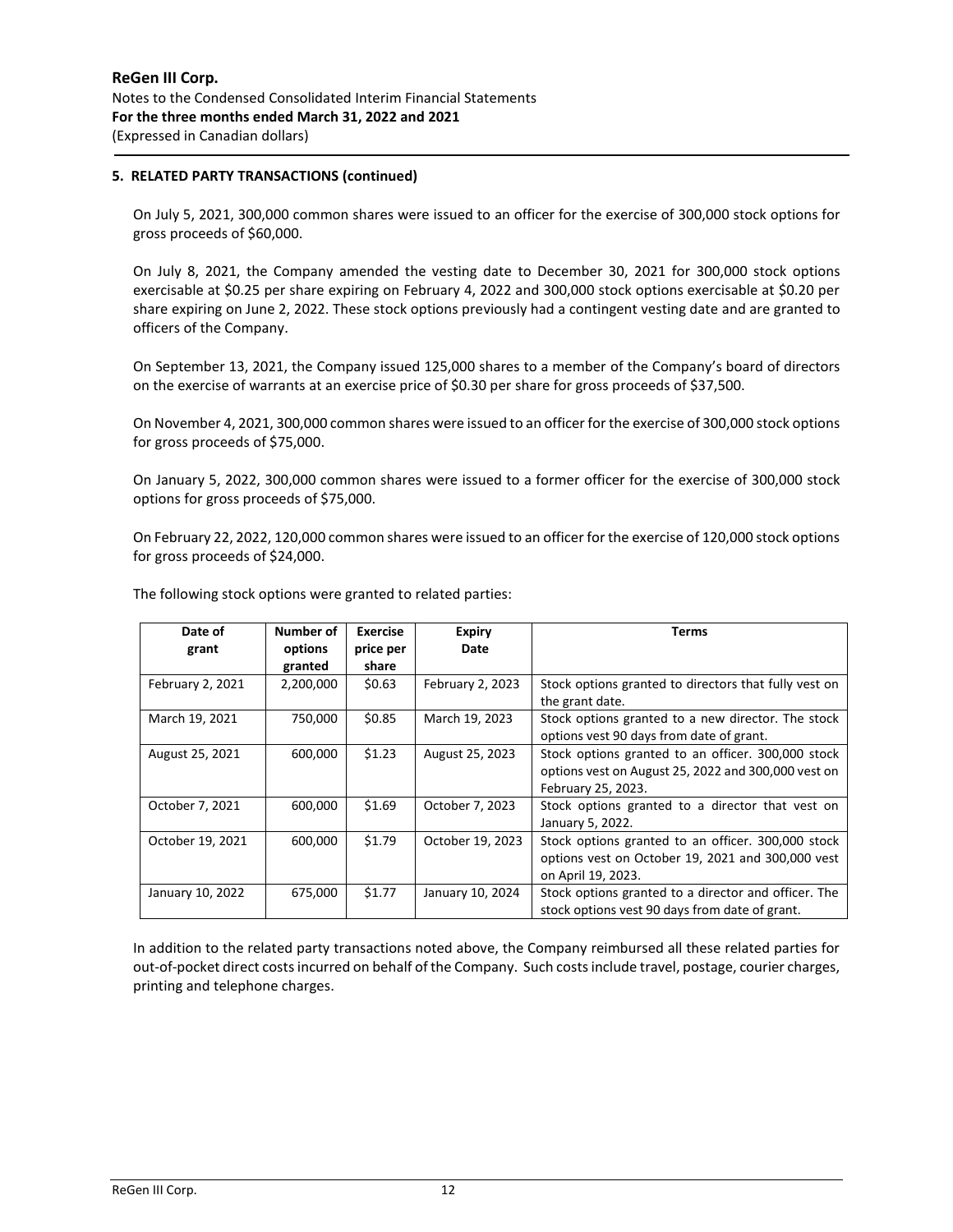#### **6. SHARE CAPITAL**

(a) Authorized: Unlimited common shares without par value Unlimited number of preferred shares without par value

#### (b) Issued and outstanding:

|                                                | Number of     |             |
|------------------------------------------------|---------------|-------------|
|                                                | common shares |             |
| December 31, 2020                              | 92,636,665    | 82,312,392  |
| Issuance of share capital (note 6)             | 14,914,284    | 13,499,999  |
| Shares for debt settlement (note 6)            | 513,460       | 338,883     |
| Exercise of warrants (note 6)                  | 1,443,156     | 446,655     |
| Exercise of options (note 6)                   | 1,900,000     | 692.501     |
| Share issuance costs - share capital and units |               | (1,067,983) |
| Share issuance costs – compensation options    |               | (333,995)   |
| December 31, 2021                              | 111,407,565   | 95,888,452  |
| Exercise of options (note 6)                   | 1,440,000     | 472,383     |
| March 31, 2022                                 | 112,847,565   | 96,360,835  |

On January 11, 2021, the Company closed a non-brokered private placement of 5,714,284 common shares at a price of \$0.35 per common share for gross proceeds of \$1,999,999. The Company paid aggregate finders' fees of \$31,411.

On February 3, 2021, the Company settled \$200,250 of accrued directors' fees, net of statutory deductions, in exchange for 513,460 common shares at a deemed price of \$0.39 per share (note 5).

On June 22, 2021 the Company completed a financing and issued 9,200,000 common shares at an offering price of \$1.25 per common share for gross proceeds of \$11,500,000. The Company paid underwriters fees of \$633,750 in cash, other issuance costs \$372,032 in cash and issued 507,000 compensation stock options to the underwriters exercisable at a price of \$1.25 per share until June 22, 2023. The compensation stock options were estimated to have a fair value of \$333,995 using the Black-Scholes Option Pricing Model.

The Company also issued common shares for the following:

| Date                    | Gross proceeds | <b>Shares</b> | <b>Exercise price</b> | <b>Description</b>                           |
|-------------------------|----------------|---------------|-----------------------|----------------------------------------------|
|                         | received       | issued        | per share             |                                              |
| January 2021            | \$25,973       | 173,156       | \$0.15                | Exercise of 173,156 warrants.                |
| February to March 2021  | \$220,000      | 550,000       | \$0.40                | Exercise of 550,000 stock options (note 5).  |
| <b>March 2021</b>       | \$150,000      | 750.000       | \$0.20                | Exercise of 750,000 stock options (note 5).  |
| <b>July 2021</b>        | \$60,000       | 300,000       | \$0.20                | Exercise of 300,000 stock options (note 5).  |
| March 2021 to September | \$381,000      | 1,270,000     | \$0.30                | Exercise of 1,270,000 warrants (note 5).     |
| 2021                    |                |               |                       |                                              |
| November 2021           | \$75,000       | 300.000       | \$0.25                | Exercise of 300,000 stock options (note 5).  |
| January 2022            | \$75,000       | 300,000       | \$0.25                | Exercise of 300,000 stock options (note 5).  |
| February 2022           | \$40,000       | 140.000       | \$0.20 & \$0.80       | Exercise of 120,000 stock options at \$0.20  |
|                         |                |               |                       | (note 6) and 40,000 stock options at \$0.80. |
| <b>March 2022</b>       | \$300,000      | 1.000.000     | \$0.30                | Exercise of 1.000.000 stock options.         |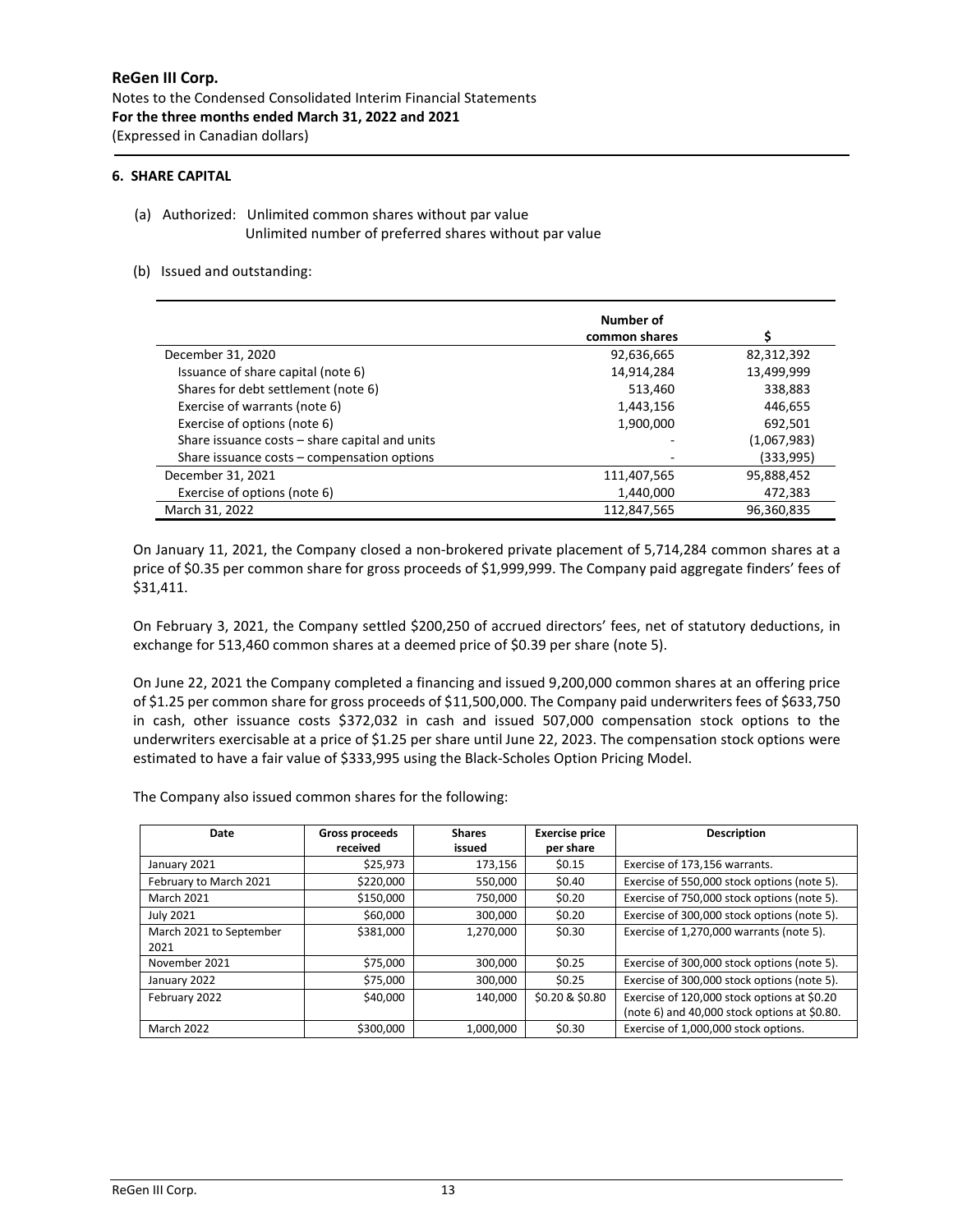## **6. SHARE CAPITAL (continued)**

## (c) Stock Options and Share-Based Payments

On February 1, 2021, the board of directors approved the amendment of the vesting date for 1,080,000 stock options granted on March 13, 2018 with an exercise price of \$0.70 per share to vest immediately on February 1, 2021 from a contingent vesting. On March 8, 2021, the expiry date of these stock options was extended to March 13, 2023 from March 13, 2021 (note 5).

On March 29, 2021, TSX Venture Exchange approved the extension of the expiry date of 2,500,000 stock options, originally granted on April 1, 2019, from April 1, 2021, to April 1, 2023, and to reprice the exercise price from \$0.40 per option to \$0.80 per option (note 5).

Stock options granted during the three months ended March 31, 2022 and the year ended December 31, 2021 were as follows:

| Date of<br>grant   | Number of<br>options | <b>Exercise</b><br>price | <b>Expiry</b><br>date | <b>Terms</b>                                                                                                                 |
|--------------------|----------------------|--------------------------|-----------------------|------------------------------------------------------------------------------------------------------------------------------|
|                    | granted              |                          |                       |                                                                                                                              |
| February 2, 2021   | 2,200,000            | \$0.63                   | February 2, 2023      | Stock options granted to directors that fully vest on the grant date (note<br>7).                                            |
| March 19, 2021     | 750,000              | \$0.85                   | March 19, 2023        | Stock options granted to a new director. The stock options vest 90 days<br>from date of grant (note 10).                     |
| March 23, 2021     | 200,000              | \$0.80                   | March 23, 2023        | Stock options granted to a consultant. The stock options vest 90 days<br>from date of grant.                                 |
| June 22, 2021      | 507,000              | \$1.25                   | June 22, 2023         | Compensation stock options granted to underwriters for the June 22,<br>2021 financing that vest on the grant date.           |
| August 25, 2021    | 600,000              | \$1.23                   | August 25, 2023       | Stock options granted to an officer. 300,000 stock options vest on<br>August 25, 2022 and 300,000 vest on February 25, 2023. |
| September 15, 2021 | 75,000               | \$1.39                   | September 15, 2023    | Stock options granted to an employee. The stock options vest 9 months<br>from date of grant.                                 |
| October 7, 2021    | 600,000              | \$1.69                   | October 7, 2023       | Stock options granted to a director that vest on January 5, 2022.                                                            |
| October 19, 2021   | 600,000              | \$1.79                   | October 19, 2023      | Stock options granted to an officer. 300,000 stock options vest on                                                           |
|                    |                      |                          |                       | October 19, 2021 and 300,000 vest on April 19, 2023.                                                                         |
| January 6, 2022    | 200,000              | \$1.80                   | January 6, 2024       | Stock options to a consultant that vest on the date of grant.                                                                |
| January 10, 2022   | 600,000              | \$1.77                   | January 10, 2024      | Stock options to a director that vest on April 10, 2022 (note 5).                                                            |
| January 10, 2022   | 75,000               | \$1.77                   | January 10, 2024      | Stock options to an officer that vest on April 10, 2022 (note 5).                                                            |

The aggregate fair value of the stock options granted during the three months ended March 31, 2022 was \$777,604 (2021 - \$1,782,704). The fair value of the stock options granted to employees was estimated at the grant date using the Black-Scholes Option Pricing Model. The fair value of the stock options granted to a nonemployee, was recorded at the fair value of the goods and services received based on the reduction in the rate that the non-employee charged to the Company. In some cases, the Company is unable to reliably estimate the fair value of the goods and services received for stock options granted to other non-employees because the fees charged by those non-employees are at market rates with no allowance for stock options granted. In this case, the Company estimated the fair value of the stock options granted to those non-employees using the Black-Scholes Option Pricing Model. The inputs for the Black-Scholes Option Pricing Model are as follows:

|                                   | Three months ended March 31, |                   |
|-----------------------------------|------------------------------|-------------------|
| <b>Inputs</b>                     | 2022                         | 2021              |
| Risk free interest rate           | $1.07\% - 1.07\%$            | $0.15\% - 0.29\%$ |
| Expected dividend yield           | nil                          | nil               |
| <b>Expected annual volatility</b> | 96% - 98%                    | 117% - 120%       |
| Expected life                     | $1.96 - 2$ years             | 2 years           |
| Forfeiture rate                   | $0\% - 16\%$                 | $0\% - 20\%$      |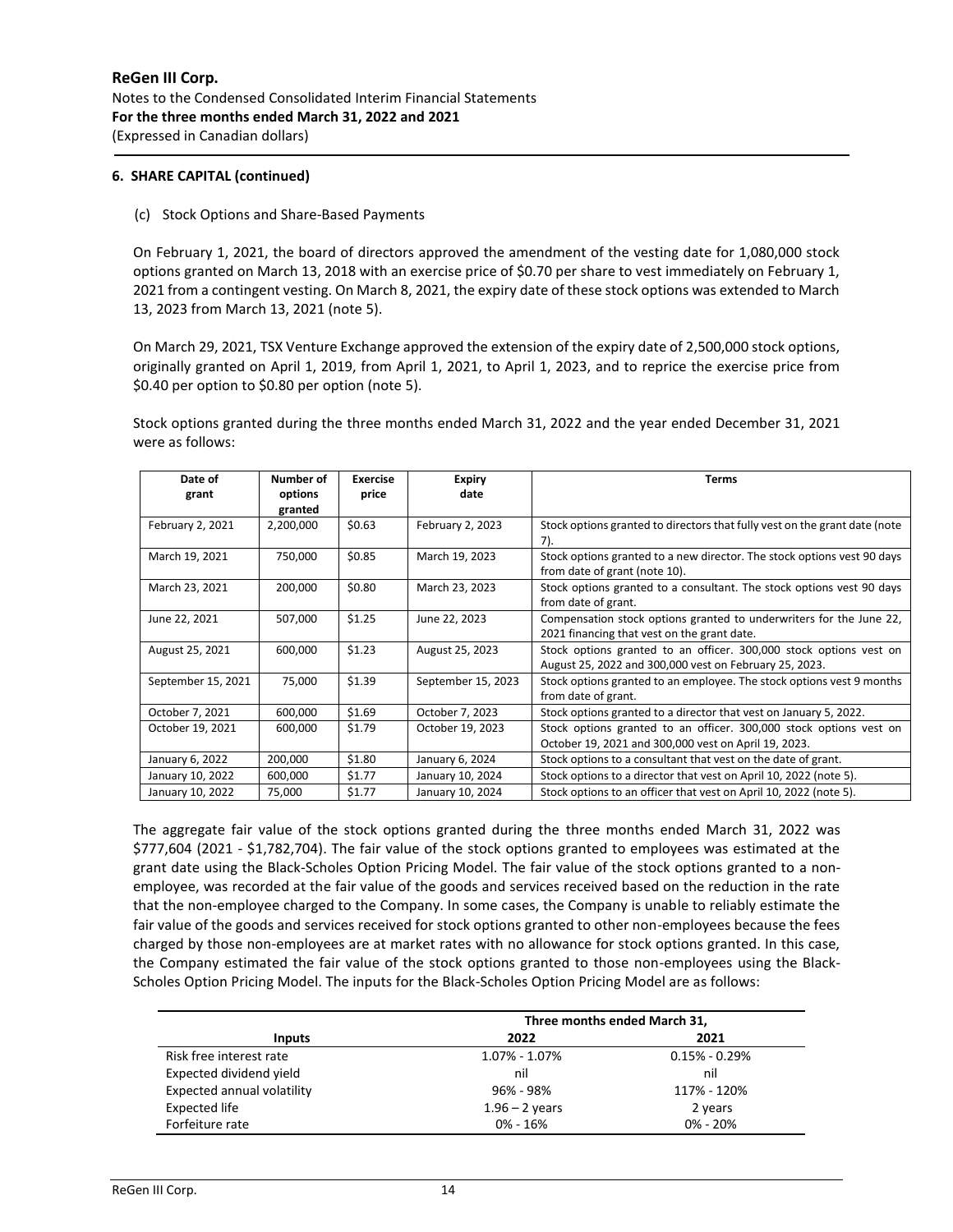## **6. SHARE CAPITAL (continued)**

# (c) Stock Options and Share-Based Payments (continued)

A summary of the status of the Company's stock options as at March 31, 2022 and changes during the period are as follows:

|                                 | Number of<br>options | Weighted<br>average<br>exercise price |
|---------------------------------|----------------------|---------------------------------------|
| Outstanding - December 31, 2020 | 7,330,000            | 0.39                                  |
| Options granted                 | 5,532,000            | 1.04                                  |
| Options - exercised             | (1,900,000)          | 0.27                                  |
| Options expired                 | (250,000)            | 0.70                                  |
| Outstanding - December, 2021    | 10,712,000           | 0.83                                  |
| Options granted                 | 875,000              | 1.78                                  |
| Options - exercised             | (1,440,000)          | 0.29                                  |
| Outstanding - March 31, 2022    | 10,147,000           | 0.99                                  |

The following stock options were outstanding as at March 31, 2022:

| <b>Number of options</b> | Exercise price per option \$ | <b>Expiry date</b> |
|--------------------------|------------------------------|--------------------|
| 180,000                  | 0.20                         | June 2, 2022       |
| 2,200,000                | 0.63                         | February 2, 2023   |
| 1,080,000                | 0.70                         | March 13, 2023     |
| 750,000                  | 0.85                         | March 19, 2023     |
| 180,000                  | 0.80                         | March 23, 2023     |
| 2,500,000                | 0.80                         | April 1, 2023      |
| 507,000                  | 1.25                         | June 22, 2023      |
| 600,000                  | 1.23                         | August 25, 2023    |
| 75,000                   | 1.39                         | September 15, 2023 |
| 600,000                  | 1.69                         | October 7, 2023    |
| 600,000                  | 1.79                         | October 19, 2023   |
| 200,000                  | 1.80                         | January 6, 2024    |
| 675,000                  | 1.77                         | January 10, 2024   |
| 10.147.000               |                              |                    |

j.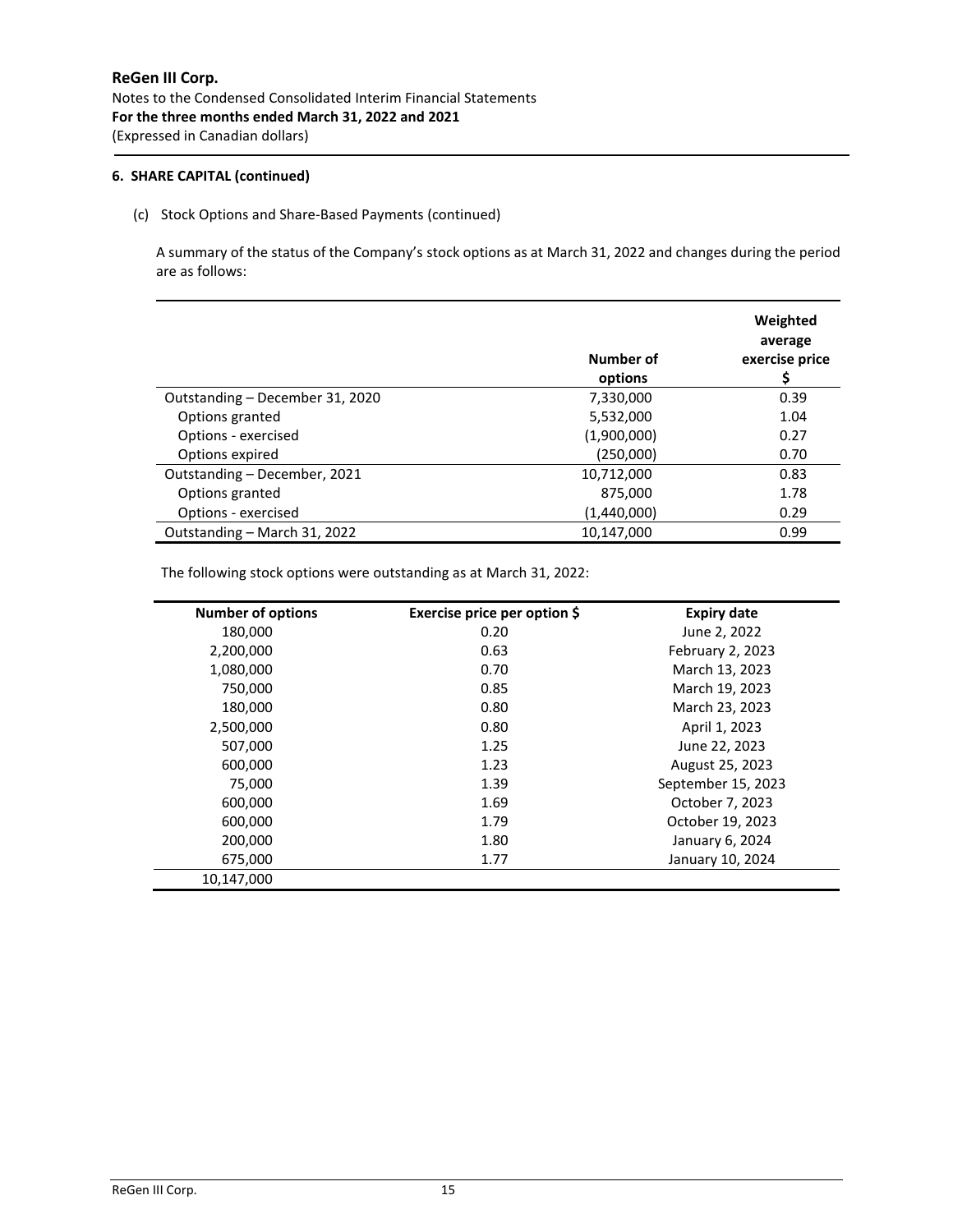## **6. SHARE CAPITAL (continued)**

(d) Reserves

## Contributed surplus

Share-based payments and warrant values, if any, are recognized in contributed surplus, until exercised. Upon exercise, shares are issued from treasury and the amount in contributed surplus is reclassified to share capital, adjusted for any consideration paid.

## Cumulative translation adjustments

Unrealized gain on investments classified as fair value changes through other comprehensive income Financial assets classified as fair value changes through other comprehensive income are measured at fair value with unrealized gains and losses being recognized in other comprehensive loss.

## **7. FINANCIAL INSTRUMENTS AND RISK MANAGEMENT**

Fair Value of Financial Instruments

The Company's financial instruments at March 31, 2022 include cash and cash equivalents, accounts receivable, investments, accounts payable and accrued liabilities and term loan.

The fair value of cash and cash equivalents, accounts receivable and accounts payable and accrued liabilities approximates their carrying value due to their immediate or short-term nature, unless otherwise noted. The fair value of COY shares was based on the closing prices of those shares on Australian Stock Exchange.

#### Fair Value Hierarchy

Financial instruments recorded at fair value on the Consolidated Statements of Financial Position are classified using a fair value hierarchy that reflects the significance of the inputs used in making the measurements. Fair values of financial instruments are determined by valuation methods depending on hierarchy levels as defined below:

Level 1 – Quoted market price in active markets for identical assets or liabilities

Level 2 – Inputs other than quoted prices included in level 1 that are observable for the assets or liabilities, either directly (i.e. observed prices) or indirectly (i.e. derived from prices)

Level 3 – Inputs for the assets or liabilities are not based on observable market data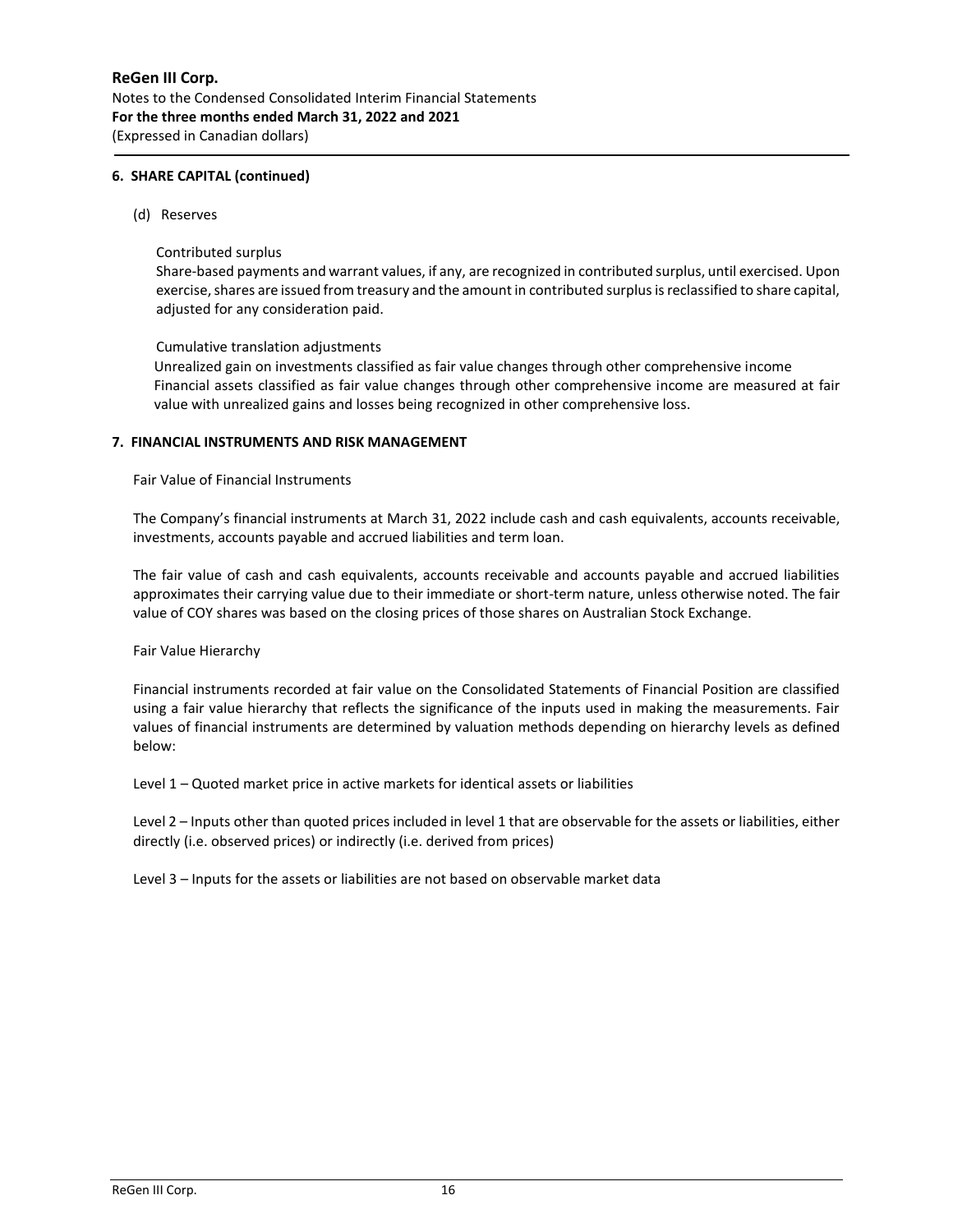# **7. FINANCIAL INSTRUMENTS AND RISK MANAGEMENT (continued)**

The fair value hierarchy requires the use of observable market inputs whenever such inputs exist. A financial instrument is classified to the highest level of the hierarchy for which a significant input has been considered in measuring fair value. The following table presents the financial instruments recorded at fair value in the Consolidated Statement of Financial Position, classified using the fair value hierarchy described above:

|                                          | Level 1   | Level 2 | Level 3 |
|------------------------------------------|-----------|---------|---------|
| Asset                                    |           |         | Ş       |
| March 31, 2022:                          |           |         |         |
| Cash and cash equivalents                | 3,041,055 |         |         |
| Accounts receivable                      | 30,927    |         |         |
| Investment in Coppermoly Ltd.            | 42,104    |         |         |
| Accounts payable and accrued liabilities | 1,566,432 |         |         |
| Term loan                                |           |         | 38,530  |
| December 31, 2021:                       |           |         |         |
| Cash and cash equivalents                | 7,734,986 |         |         |
| Accounts receivable                      | 32,033    |         |         |
| Investment in Coppermoly Ltd.            | 42,104    |         |         |
| Accounts payable and accrued liabilities | 473,582   |         |         |
| Term loan                                |           |         | 38,061  |

The Company's risk exposures and the impact on the Company's financial instruments are summarized below:

**Credit risk** – is the risk of a financial loss to the Company if a counterparty fails to meet its contractual obligations. The Company's cash and cash equivalents is largely held in a Canadian financial institution and management believes that the credit risk with respect to financial instruments recorded on the Consolidated Statement of Financial Position at March 31, 2022 is minimal. The Company's accounts receivable consists of amounts receivable from government and directors. Management believes that the credit risk with respect to accounts receivable is minimal.

**Currency risk** – currency risk arises due to fluctuations in the exchange rates. The Company's equity financings are sourced in Canadian dollars and the majority of expenditures are expected to be incurred in US dollars. As at March 31, 2022, the Company's holdings in foreign currencies are not material and exposure to currency risk is minimal.

**Interest rate risk** – is the risk that the fair value of future cash flows of a financial instrument will fluctuate because of changes in market interest rates. The Company's interest income is subject to bank deposit interest rates. During the three months ended March 31, 2022, the Company received \$8,886 of interest income from banks. A 1% change in interest rate would affect income (loss) before tax of approximately \$30,000. The Company's term loan does not carry an interest rate.

**Liquidity risk** – is the risk that the Company will be unable to meet its obligations as they become due. The Company manages its liquidity risk by implementing a budget, forecasting cash flows from operations and anticipating any investing and financing activities. Management and the Board of Directors are actively involved in the review, planning and approval of significant expenditures and commitments. As at March 31, 2022, the Company had \$3,041,055 in cash and cash equivalents, \$2,256,370 in current liabilities and \$370,113 in noncurrent liabilities.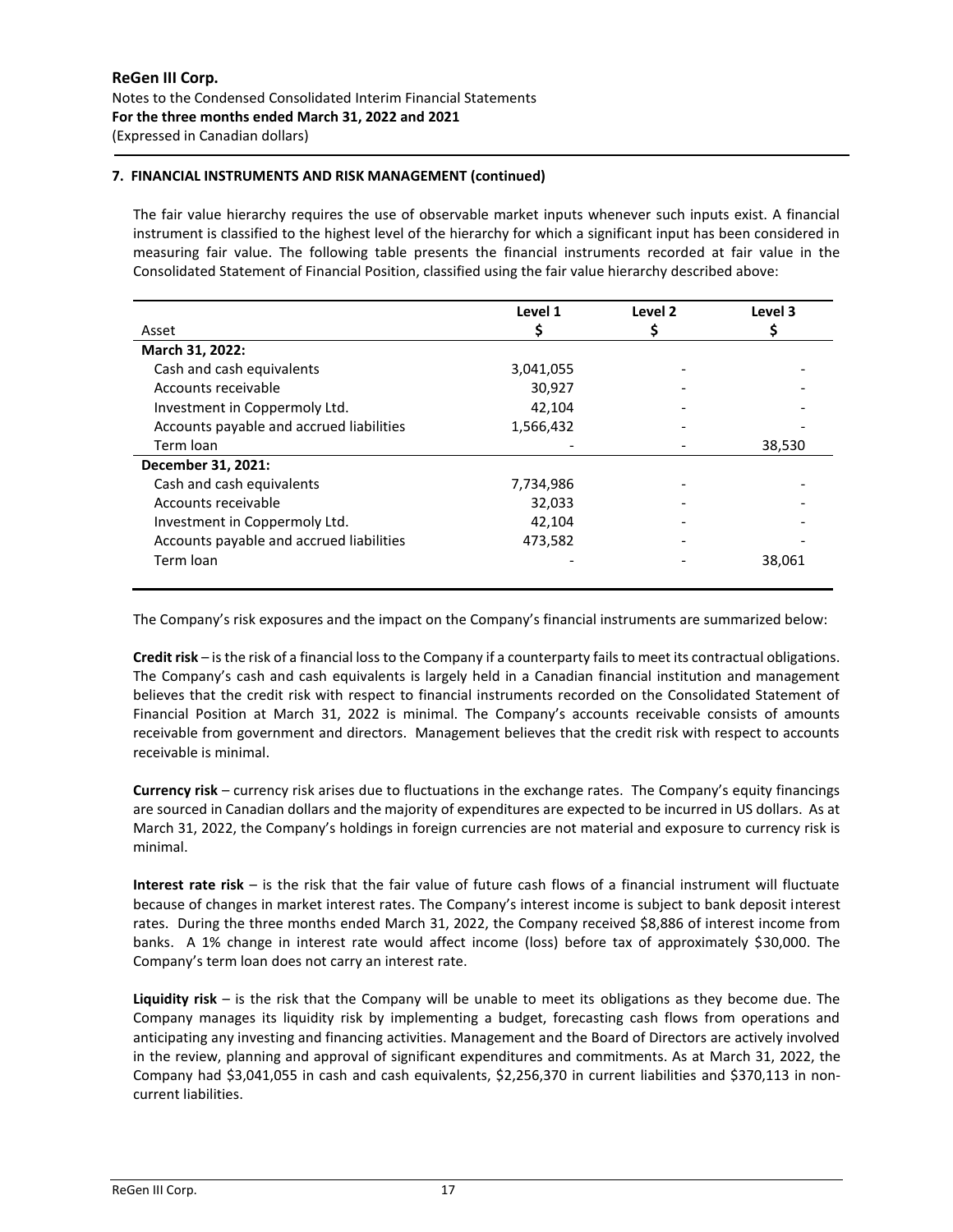## **7. FINANCIAL INSTRUMENTS AND RISK MANAGEMENT (continued)**

The Company's current liabilities arose as a result of corporate expenses and accruals. Payment due dates for corporate expenses varies from invoice date to between 30 and 60 days from date of the invoices.

**Price risk** – the Company is exposed to price risk with respect to commodity and equity pricing, and the investment in COY. The Company is exposed to changes in market prices and a sensitivity analysis suggests that a 10% change in COY share prices would affect other comprehensive income or loss by approximately \$4,200 before tax.

## **8. CAPITAL MANAGEMENT**

The Company manages its capital structure, being its share capital, and makes adjustments to it, based on the funds available to the Company, in order to support future business opportunities. The Company had share capital of \$96,360,835 and \$370,113 of non-current liabilities as at March 31, 2022. The Board of Directors does not establish quantitative return on capital criteria for management, but rather relies on the expertise of the Company's management to sustain future development of the business. Planning, annual budgeting, cash flow forecasting and implementing controls over major investment decisions are primary tools used to manage the Company's capital.

The Company's investment policy is to hold cash and cash equivalents in interest bearing bank accounts and highly liquid short-term interest-bearing investments with maturities of three months or less which can be liquidated at any time without penalties.

The Company currently has no source of revenues. As such, the Company is dependent upon external financings to fund activities. In order to carry future projects and pay for administrative costs, the Company will spend its existing working capital and raise additional funds as needed. Management reviews its capital management approach on an ongoing basis and believes that this approach, given the relative size of the Company, is reasonable.

# **9. COMMITMENTS AND CONTINGENCIES**

The Company engaged Koch Project Solutions, LLC ("KPS") to complete front end engineering and design of its proposed site for the development and construction of a UMO recycling facility (the "USGC Facility") to use the ReGen™ technology in Gulf Coast of the United States. Phase 1 of this effort was complete in June 2021. Phase 1 consisted of developing an execution plan and selection of service providers. Phase 2 includes executing the engineering plan, engaging those service providers, and developing a cost estimate for the USGC Facility. On August 11, 2021, the Company began Phase 2 of the 3-Phase project development plan and entered into an agreement with KPS for project management services to execute the approved front end and cost estimating plan for construction of the USGC Facility developed in Phase 1 as noted above. The agreement has an estimated value of approximately US\$7.4 million and is billed to the Company on a time and materials basis. The Company has the right at any time, with or without cause, to terminate further performance of the engineering services by giving ten days written notice to KPS specifying the date of termination.

On March 24, 2022, the Company entered into an agreement with Export Development Canada ("EDC") to engage independent engineering consultants for due diligence work for the proposed EDC loan. The agreement has an estimated value of approximately US\$190,000 is billed to the Company on a time and materials basis.

In connection with the potential financing from a private equity firm ("PE Firm"), the Company is obligated to reimburse the PE Firm expenses for its ongoing technical due diligence process. These expenses are billed to the Company as expenses are incurred.